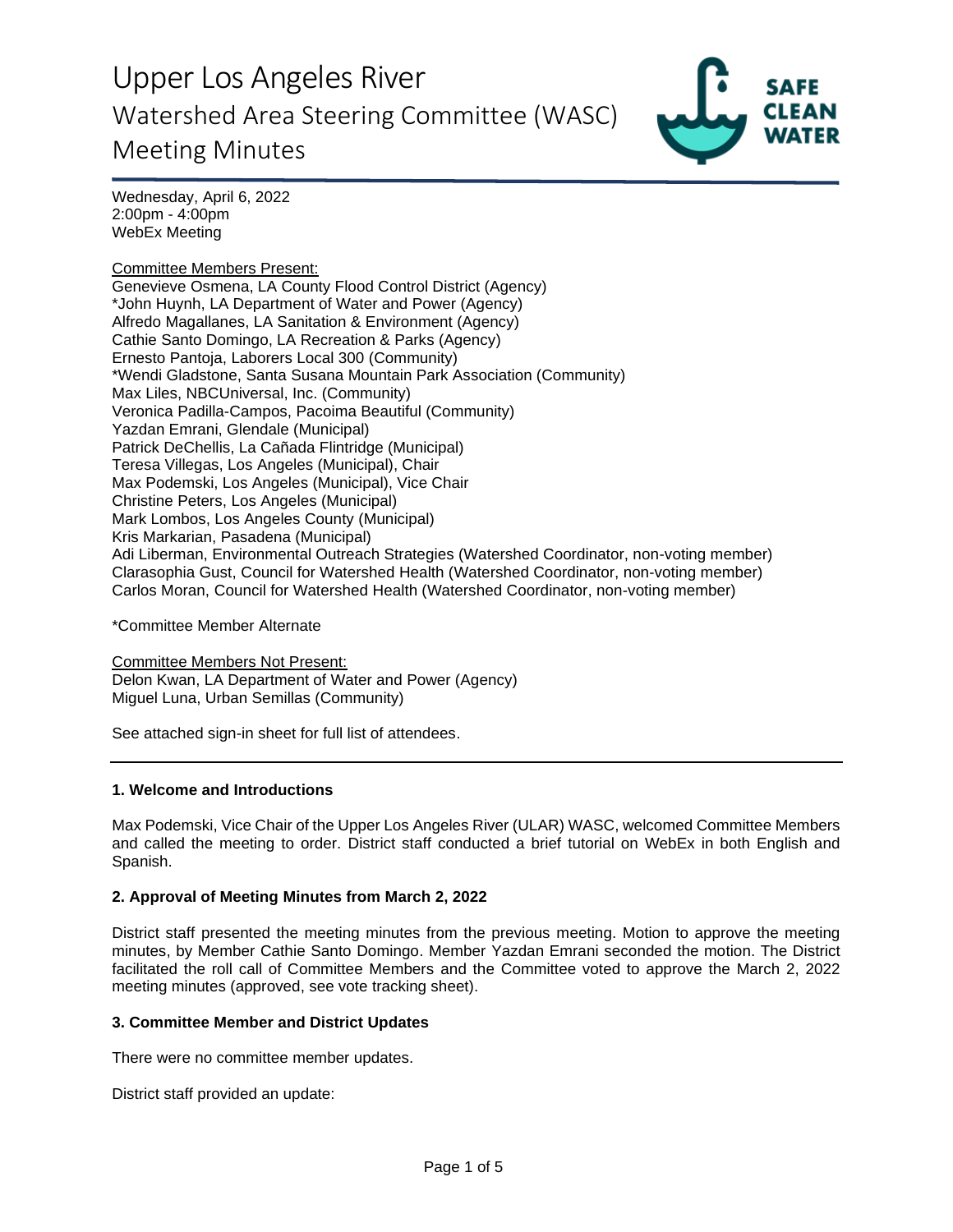

- Quarter 3 Quarterly Reports are due May 15, which should capture all expenditures through March. This applies for projects approved in Round 2 of the Stormwater Investment Plan (SIP) (Fiscal Year (FY) 2021-2022).
- Under the Municipal Program, Annual Plans were due April 1 to the Safe, Clean Water Program (SCWP). Annual Plans are required to receive the Municipal Program revenue. The District intends to add functionality to the existing reporting module to streamline the Annual Plan process. A webinar was conducted in March. The recording of the webinar is available here: <https://safecleanwaterla.org/municipalities/>
- Public Review for the Safe, Clean Water Program Guidance ended March 27. The District is now compiling comments and feedback and will present an update on that soon.
- On March 29, the Board of Supervisors voted to continue meeting virtually, acting under the authority of Assembly Bill 361 which authorizes public committees to meet without complying with all the teleconferencing requirements of the Brown Act when the situation warrants it. The Board is reviewing every 30 days and will act to cover all the commissions and committees under their authority.
- The District will be sending out a survey in preparation for potential in-person WASC meetings. The Executive Office will be sending out letters of resignation for those who did not adhere to the Board's vaccination policy.
- The ULAR WASC now has 8 Infrastructure Program (IP) projects, 5 Scientific Studies (SS), and 2 Technical Resources Program (TRP) projects to consider for the SIP.

### **4. Watershed Coordinator Updates**

Watershed Coordinators Clarasophia Gust, Adi Liberman, and Carlos Moran provided an update on watershed coordinator activities (refer to Watershed Coordinators Presentation).

Member Veronica Padilla-Campos asked if the Project Scenario tool, developed by the Watershed Coordinators, is available for other WASCs as well. Watershed Coordinator Gust responded that the tool is being piloted with the ULAR WASC.

#### **5. Ex Parte Communication Disclosures**

Member Padilla-Campos disclosed discussing the next round of projects with the Watershed Coordinators.

#### **6. Public Comment Period**

District staff will compile all public comment cards received and include them in the meeting minutes that will be uploaded to the SCWP website as "Meeting Minutes Attachment". During the meeting, District staff will share on the screen those public comment cards that were received prior to the deadline of at least 5:00pm the day prior to the meeting.

Keith Banks (representative of Los Angeles Council Member Bob Blumenfeld) voiced Council Member Bob Blumenfeld's support for the LA River Green Infrastructure Project. Council Member Bob Blumenfeld has conducted outreach and received positive feedback from community members on the project.

Maggie Gardner (LA Water Keeper) presented a comment card and letter on behalf of the OurWaterLA (OWLA) Coalition in support of Jackson Elementary School Campus Greening and Stormwater Quality Improvement Project, Whitsett Fields Park North Stormwater Capture Project, Regional Pathogen Reduction Study, and Community Garden Stormwater Capture Investigation study.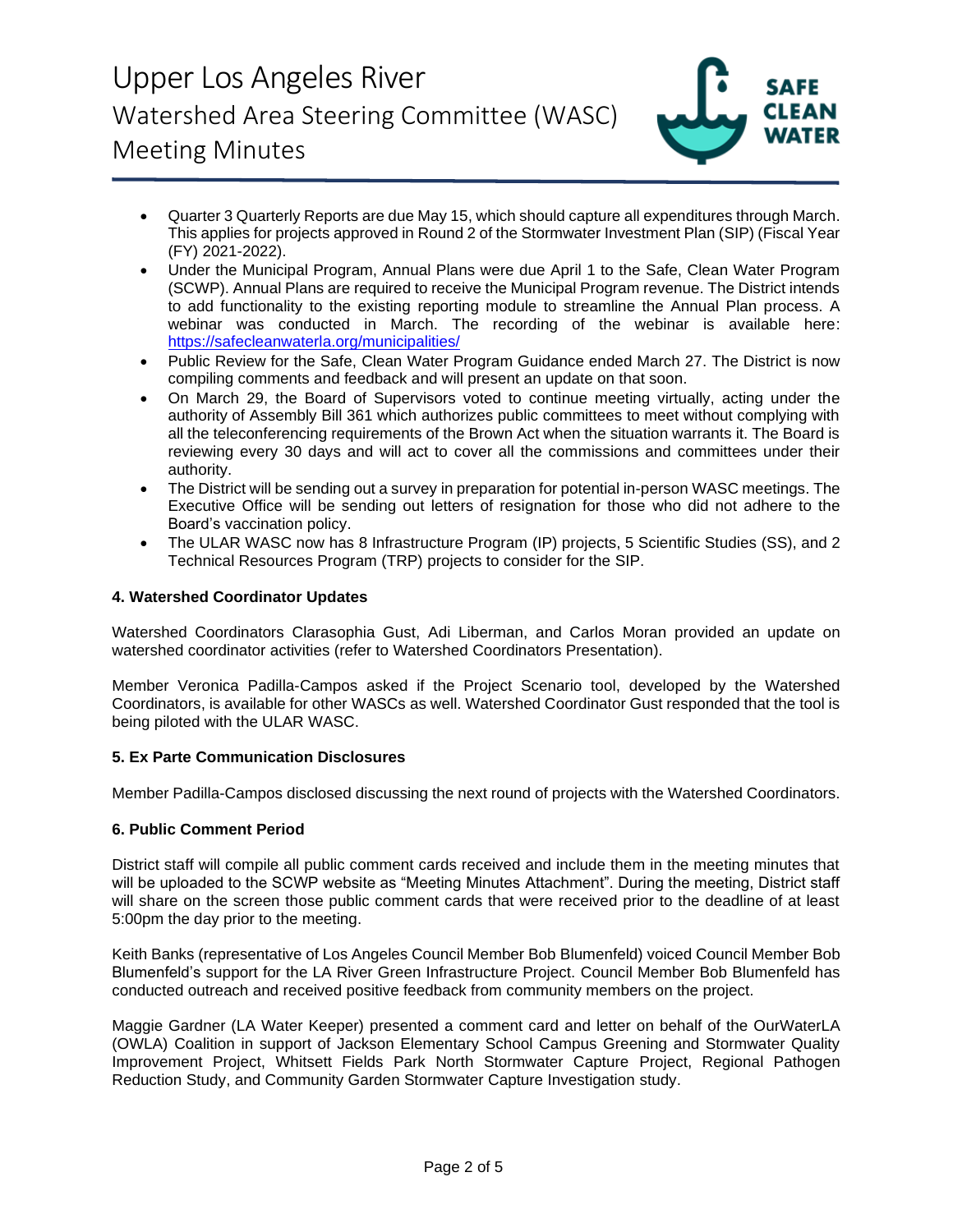

Sean Woods (Los Angeles County Parks and Recreation) expressed strong support for the Winery Canyon Channel and Descanso Gardens Stormwater Capture and Reuse Project.

Declan Floyd (Office of Senator Anthony Portantino) expressed strong support for the Winery Canyon Channel and Descanso Gardens Stormwater Capture and Reuse Project.

Shariar Eftekharzadeh (SEITec) commented that the North Hollywood Stormwater Capture Project was removed from the SIP tool scenarios during the previous WASC meeting despite the water supply and water quality benefits the project provides. The WASC expressed more support to a project with lower benefits in a previous SIP. Dr. Eftekharzadeh questioned whether the WASC had judged the project based on its merits or its applicant and said SEITec will seek legal remedies should the Committee not consider the proposal in good faith.

#### **7. Presentations and Discussion Items:**

#### **a) Upper Los Angeles River Project Prioritization and Selection Discussion for populating the Fiscal Year 2022-23 Stormwater Investment Plan (SCW Portal & Summary of Resources)**

District Staff initiated discussion on the SIP tool scenarios and explained that the Project Scenario tool developed by the Watershed Coordinators can be used to spatially show the SIP scenarios on a map. District staff reminded the Committee of the "FY20-21 and FY21-22 Future Funding Test actuals" and "FY20-21 and FY21-22 Future Funding Test" scenarios.

The District anticipates sending the SIP to the Regional Oversight Committee for review in May. By approving the SIP, the Committee attests that the disadvantage community benefit and funding distribution ratios are met.

The "Top 3 IP, 3 SS, 2 TRP" scenario in the SIP Planning Tool, established in the previous ULAR WASC meeting discussion was shared on screen.

Member Mark Lombos asked to run a scenario where the three subsequent infrastructure projects (La Crescenta Green Improvement, Watts Civic Center Serenity Green Way, and Winery Canyon Channel and Descanso Gardens Stormwater Capture and Reuse) from the Committee's preliminary ranking results are added to the "Top 3 IP, 3 SS, 2 TRP" scenario. The total percent allocated for FY22-23 resulted in 99% and the scenario was saved as "Top 6 IP, 3 SS, 2 TRP" in the SIP tool. Mike Antos (Stantec, Regional Coordination) reminded the WASC to be consider leaving funding for projects that may be submitted in future fiscal years. Member Padilla-Campos commented that using 99% of the FY22-23 budget is not acceptable.

Member Alfredo Magallanes urged the WASC to prioritize projects that improve water quality. Antos noted that the projects under consideration have been judged as eligible for the program through the Scoring Committee, which prioritizes water quality, water supply and community investments. The projects provide water quality benefits that are eligible for funding and are either included in the Watershed Management Plan or the Integrated Regional Water Management Plan.

Member Padilla-Campos asked why the LA River Green Infrastructure Project was ranked low in the WASC's preliminary ranking of projects. District Staff created a "LA River Green Infrastructure" scenario to only include the project. The total percent allocated for FY22-23 resulted in 94%. District Staff noted that WASCs have the option to award partial funding for projects with large funding requests. A subsequent meeting would be held where the project proponent would present a new request for partial funding to the WASC. Other WASCs have provided partial funding for specific phases of a project and the project proponent would provide a list of other funding sources.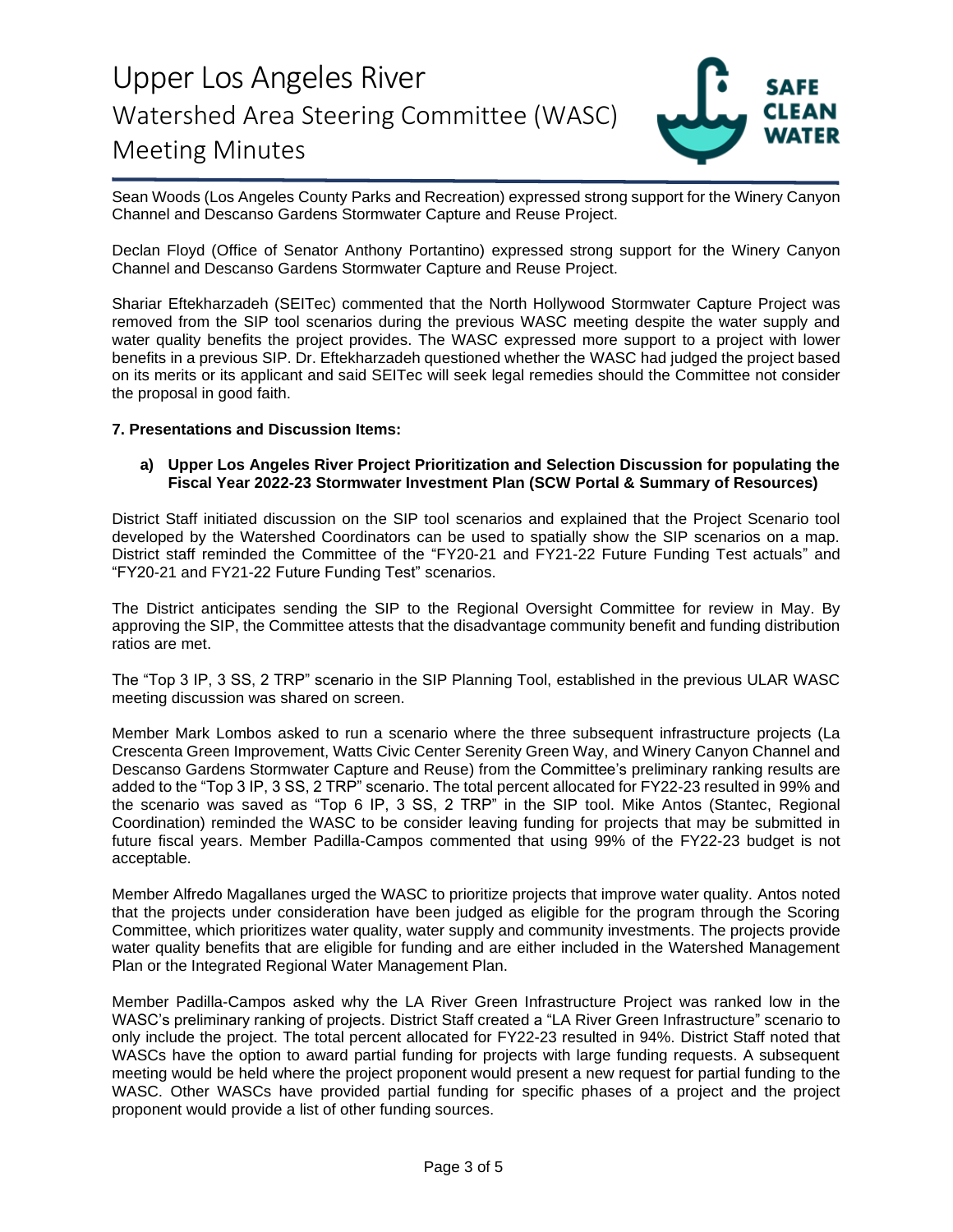

Mike Scaduto (LASAN) provided more information about the LA River Green Infrastructure Project's funding request. The requested funding was packaged to keep the costs down during first few years of design and planning; construction would incur heavy costs in later years. If operations and maintenance (O&M) is not funded, the City can use the Municipal Return Funds.

Member Patrick DeChellis commented that "mega-projects" such as the LA River Green Infrastructure Project are consuming a large portion of the allocated budget, and that the on-going request for O&M funding will also consume a large portion of the allocation in future fiscal years. Member DeChellis recommended the WASC fund many small projects, rather than few large projects. Member DeChellis suggested a scenario with the top 6 IP, top 3 SS and the top TRP, but it did not significantly affect the budget allocation since each TRP allocation is \$300,000.

Chair Villegas asked whether the selected scientific studies (i.e., the top 3 SS) were approved by the SCCWRP review. District Staff showed the SCCWRP reviews for the two studies on the screen. All SCCWRPs are linked in the ULAR WASC webpage.

Member John Huynh proposed going with the Top 2 IP, Top 3 SS, 2 TRP projects to reduce the budget allocated for the current fiscal year. District Staff saved the "Top 2 IP, Top 3 SS, and All TRP" scenario. The total percent allocated for FY22-23 resulted in 95%.

Member Padilla-Campos asked if there was discussion around modifying the funding request from the LA River Green Infrastructure Project. Scaduto responded that the application does reflect the O&M estimate in the total project costs, but is not part of the funding request. The way that the funding request is packaged has a lot of history with it. As part of the CREST study, various agencies have committed to the Regional Board to remediating discharges to the LA River by a certain date. The Regional Board has deemed municipalities to be out of compliance.

Chair Villegas asked the District how asking for different funding requests would impact the projects and the SIP tool scenarios. District Staff responded that the applicant to repackage and reapply for the next call for projects or can move the funding request from one program year to another. Another option is partial funding as mentioned earlier where the WASC would define what partial funding they would make to specific project applicants to review and consider accepting the partial funding offer. Chair Villegas asked Scaduto to come back with a different funding request over the program years.

Member Max Liles noted that keeping it simple and taking the top two IP projects is the cleanest solution, given the complexity of the scenario.

District Staff reminded the WASC that the meetings are likely going to be in-person in May. Additional meetings are required to meet the May deadline for approval of the SIP for Regional Oversight Committee review. The WASC proceeded to the next Agenda Item.

#### **8. Public Comment Period**

There were no public comments.

Member Ernesto Pantoja recommended a venue at the Pico Union for future WASC meetings.

District Staff suggested to add an additional 3-hour meeting for the ULAR WASC on April 21. The committee agreed.

#### **9. Voting Items**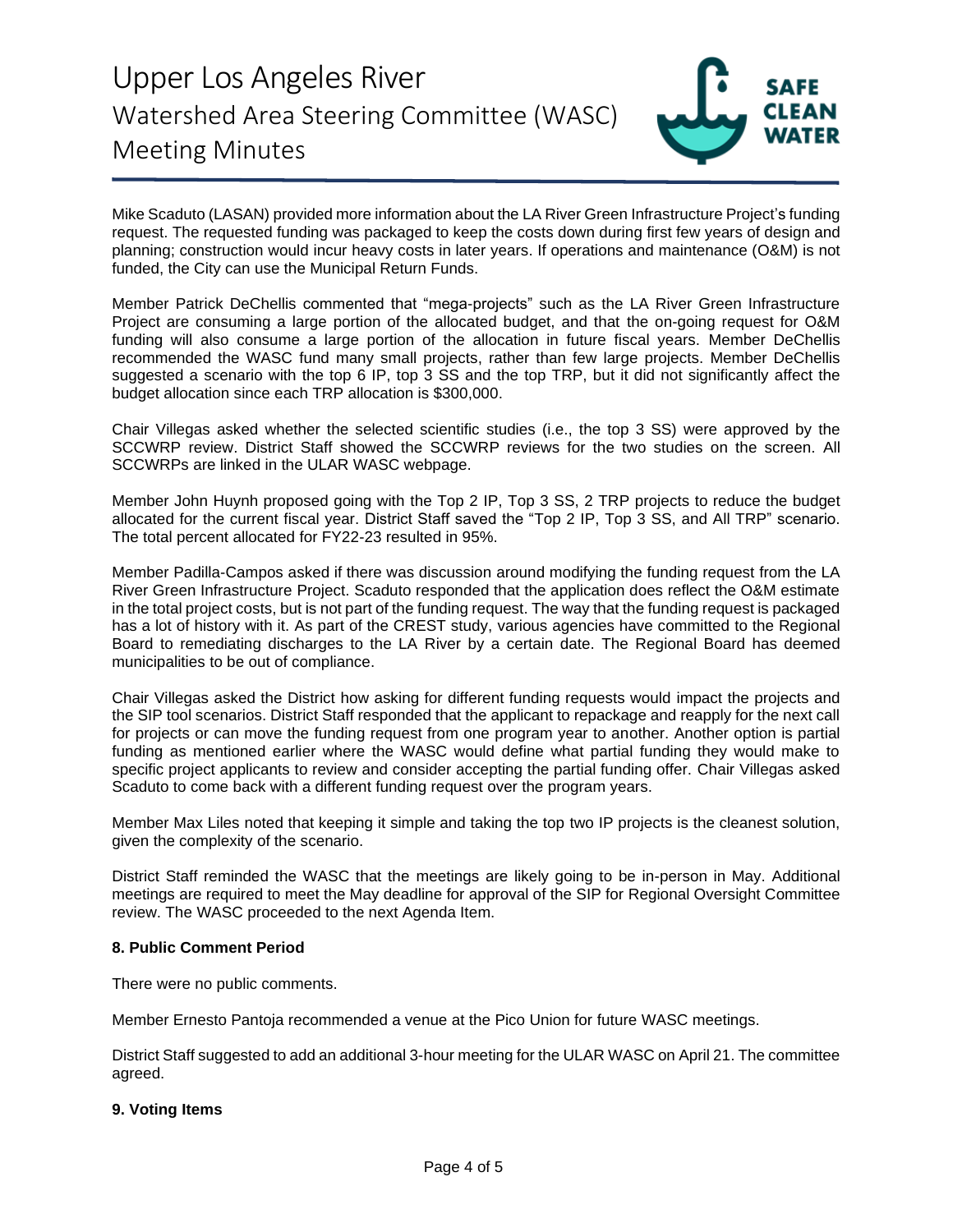

#### **a) Approve the final Fiscal Year 2022-23 Stormwater Investment Plan funding recommendations for the ULAR Watershed Area and approve submission to the Regional Oversight Committee for review**

Member Huynh asked if a motion can be made. Chair Villegas said a motion can be made, but WASC members are not required to vote until they feel comfortable approving the SIP.

Member Genevieve Osmena suggested voting for smaller subcomponents of the SIP scenario. Chair Villegas agreed and pointed out that the WASC can vote on SS and TRP projects first. Chair Villegas asked how the long the TRP projects will be and whether they will eventually become IP projects.

Ted Gerber spoke on the Camino Verde Pocket Park Regional Stormwater Capture Demonstration TRP Project and shared that the intent is to submit the project for IP funding. If the project does not receive TRP funding until FY23-24, it would request funding in the subsequent years. Gerber commented that they are open to negotiations with the other TRP project proponent to ensure they can both be funded in FY22-23.

Vik Bapna (CWE) spoke on the San Fernando Calles Verdes TRP Project and shared that several projects are expected to result from it.

No motion was made.

#### **10. Items for Next Agenda**

The next meeting will take place on Thursday, April 21 from 2:00pm - 5:00pm. See the SCWP website for meeting details. Topics will include:

- a) Upper Los Angeles River Project Prioritization and Selection Discussion for populating the Fiscal Year 2022-23 Stormwater Investment Plan
- b) Approve the final Fiscal Year 2022-23 Stormwater Investment Plan funding recommendations for the ULAR Watershed Area and approve submission to the Regional Oversight Committee for review

#### **11. Adjournment**

Chair Villegas thanked WASC members and the public for their attendance and participation and adjourned the meeting.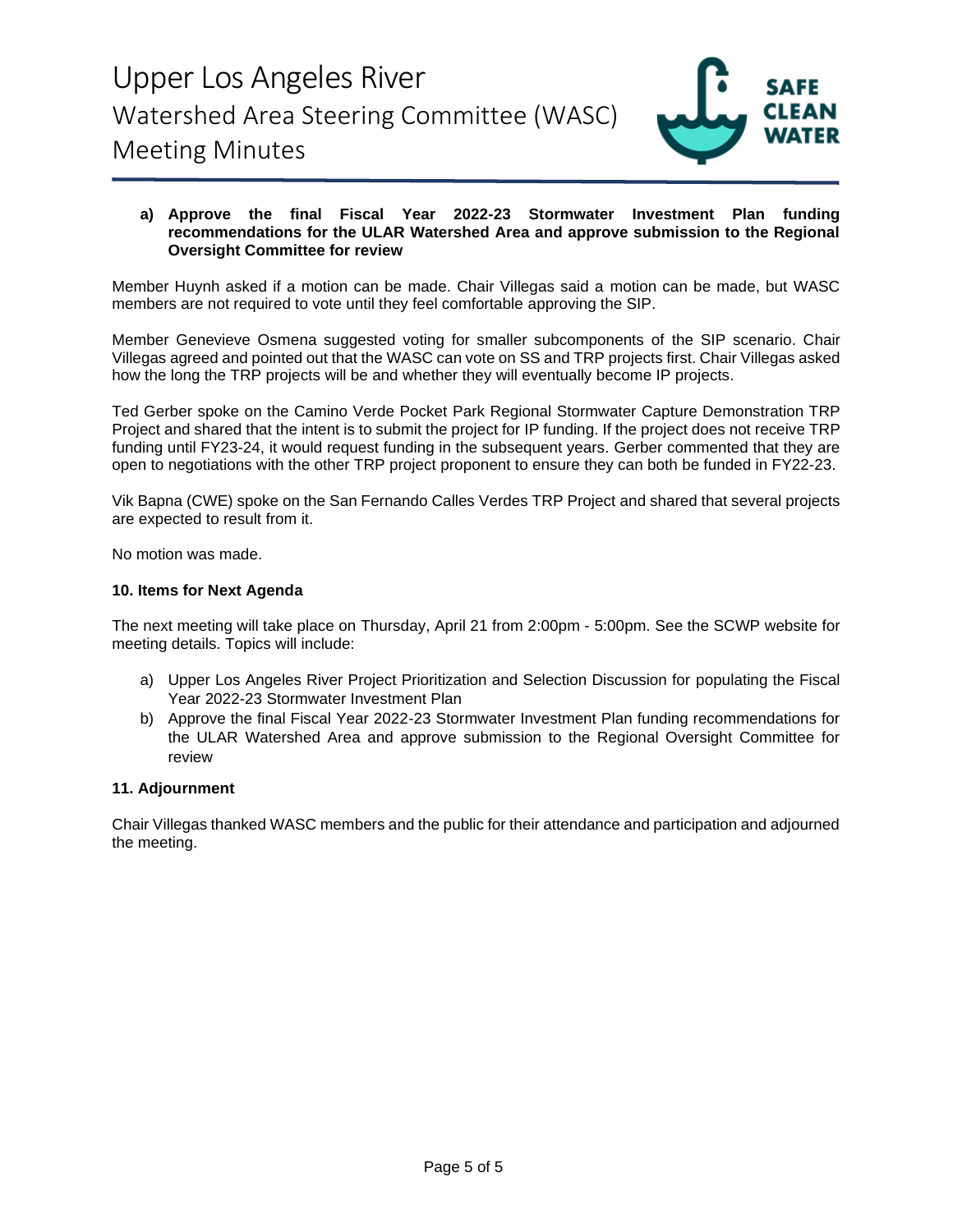| Upper Los Angeles River - April 6, 2022 |                                          |                         |                           |                      |                     |                                            |  |  |
|-----------------------------------------|------------------------------------------|-------------------------|---------------------------|----------------------|---------------------|--------------------------------------------|--|--|
|                                         |                                          | <b>Quorum Present</b>   |                           |                      | <b>Voting Items</b> |                                            |  |  |
| <b>Member Type</b>                      | <b>Position</b>                          | <b>Member</b>           | Voting/<br>Present?       | Alternate            | Voting/<br>Present? | Approve 3-2-2022<br><b>Meeting Minutes</b> |  |  |
| Agency                                  | <b>FCD</b>                               | l Genevieve Osmena      | x                         | Ramy Gindi           |                     | y                                          |  |  |
| Agency                                  | <b>Water Agency</b>                      | Delon Kwan              |                           | <b>Art Castro</b>    |                     |                                            |  |  |
| Agency                                  | Groundwater / Water Agency 2             | Paul Liu                |                           | John Huynh           | x                   | V                                          |  |  |
| Agency                                  | Sanitation                               | Alfredo Magallanes      | x                         | Michael Scaduto      |                     | $\mathsf{v}$                               |  |  |
| Agency                                  | Open Space                               | Cathie Santo Domingo    | $\boldsymbol{\mathsf{x}}$ | Javier Solis         |                     | y                                          |  |  |
| <b>Community Stakeholder</b>            | At Large                                 | Ernesto Pantoja         | x                         | Sergio Rascon        |                     |                                            |  |  |
| <b>Community Stakeholder</b>            | At Large                                 | Miguel Luna             |                           | Yvette Lopez-Ledesma |                     |                                            |  |  |
| <b>Community Stakeholder</b>            | Environment                              | John Luker              |                           | Wendi Gladstone      | x                   | a                                          |  |  |
| <b>Community Stakeholder</b>            | <b>Business</b>                          | Max Liles               | $\pmb{\mathsf{X}}$        |                      |                     | y                                          |  |  |
| Community Stakeholder                   | EJ.                                      | Veronica Padilla-Campos | X                         | Felipe Escobar       |                     | V                                          |  |  |
| Municipal Members                       | Glendale                                 | Yazdan Emrani           | x                         |                      |                     | $\mathsf{v}$                               |  |  |
| Municipal Members                       | La Canada Flintridge                     | Patrick DeChellis       | x                         | Maged El-Rabaa       |                     | $\mathsf{v}$                               |  |  |
| Municipal Members                       | Los Angeles                              | <b>Teresa Villegas</b>  | x                         | Barbara Romero       |                     |                                            |  |  |
| Municipal Members                       | Los Angeles                              | Max Podemski            | x                         | Ackley Padilla       |                     | $\mathsf{v}$                               |  |  |
| Municipal Members                       | Los Angeles                              | <b>Christine Peters</b> | X                         | Rafael Prieto        |                     | $\mathsf{v}$                               |  |  |
| Municipal Members                       | Los Angeles County                       | Mark Lombos             | X                         | Jalaine Q Verdiner   |                     | y                                          |  |  |
| Municipal Members                       | Pasadena                                 | Kris Markarian          | X                         | Brent Maue           |                     | $\mathsf{v}$                               |  |  |
| <b>Watershed Coordinator</b>            |                                          |                         |                           |                      |                     |                                            |  |  |
| Non-Voting Member                       | <b>Environmental Outreach Strategies</b> | Adi Liberman            | X                         |                      |                     |                                            |  |  |
| <b>Watershed Coordinator</b>            |                                          |                         |                           |                      |                     |                                            |  |  |
| <b>Non-Voting Member</b>                | <b>Council for Watershed Health</b>      | Clarasophia Gust        | X                         |                      |                     |                                            |  |  |
| <b>Watershed Coordinator</b>            |                                          |                         |                           |                      |                     |                                            |  |  |
| <b>Non-Voting Member</b>                | <b>Council for Watershed Health</b>      | <b>Carlos Moran</b>     | X                         |                      |                     |                                            |  |  |
| <b>Total Non-Vacant Seats</b>           |                                          | 17                      |                           |                      | Yes (Y)             | 12 <sup>°</sup>                            |  |  |
| <b>Total Voting Members Present</b>     |                                          | 15                      |                           |                      | No(N)               | $\Omega$                                   |  |  |
| Agency                                  |                                          | $\overline{4}$          |                           |                      | Abstain (A)         |                                            |  |  |
| <b>Community Stakeholder</b>            |                                          | $\overline{4}$          |                           |                      | Total               | 13                                         |  |  |
| <b>Municipal Members</b>                |                                          |                         |                           |                      |                     | Approved                                   |  |  |